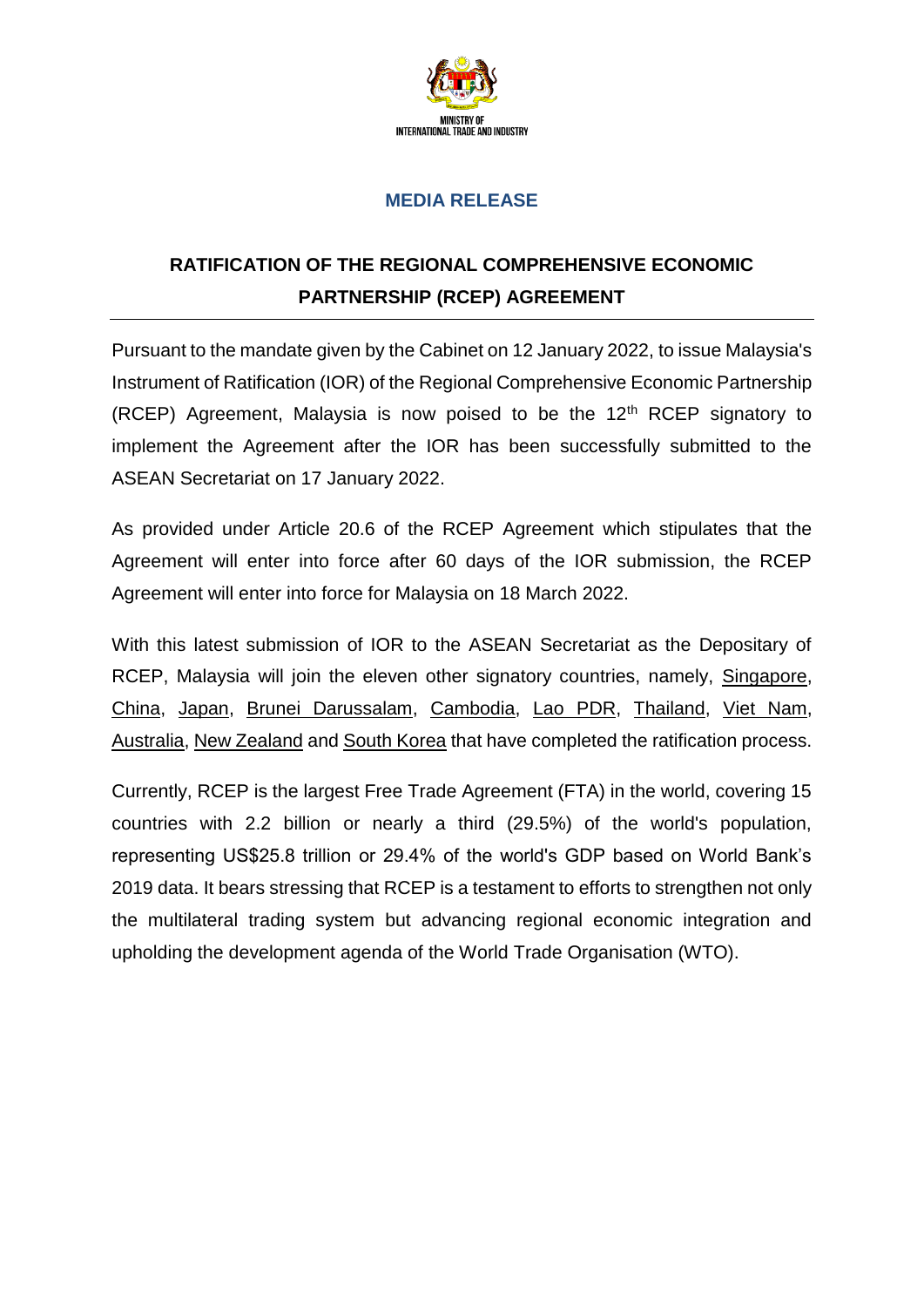

Within ASEAN, Malaysia is expected to be the largest beneficiary of the RCEP agreement in terms of gains in exports, with a projected US\$200 million increase. According to a report by UNCTAD published on 15 December 2021, these gains will result from tariff elimination and reduction for merchandise goods, including the facilitation of export and import of goods among the RCEP countries. Furthermore, service providers including e-commerce will be able to enjoy greater market access in terms of cross border supply and establishing commercial presence in the RCEP markets.

The pandemic has underscored the paramount importance of international trade and cooperation as well as the inter-linkages of regional supply chains. In this regard, RCEP would be a key enabler for Malaysia in revitalising the domestic and international business activities, post pandemic. Business communities, from large to small scale entrepreneurs are encouraged to take advantage of the vast investment opportunities and greater participation in regional and global value chains presented by this mega trade agreement. As a trading nation, Malaysia will continue to be an open economy, with business-friendly and pragmatic policies that foster a conducive investment climate in the country.

## **MINISTRY OF INTERNATIONAL TRADE AND INDUSTRY 21 JANUARY 2022**